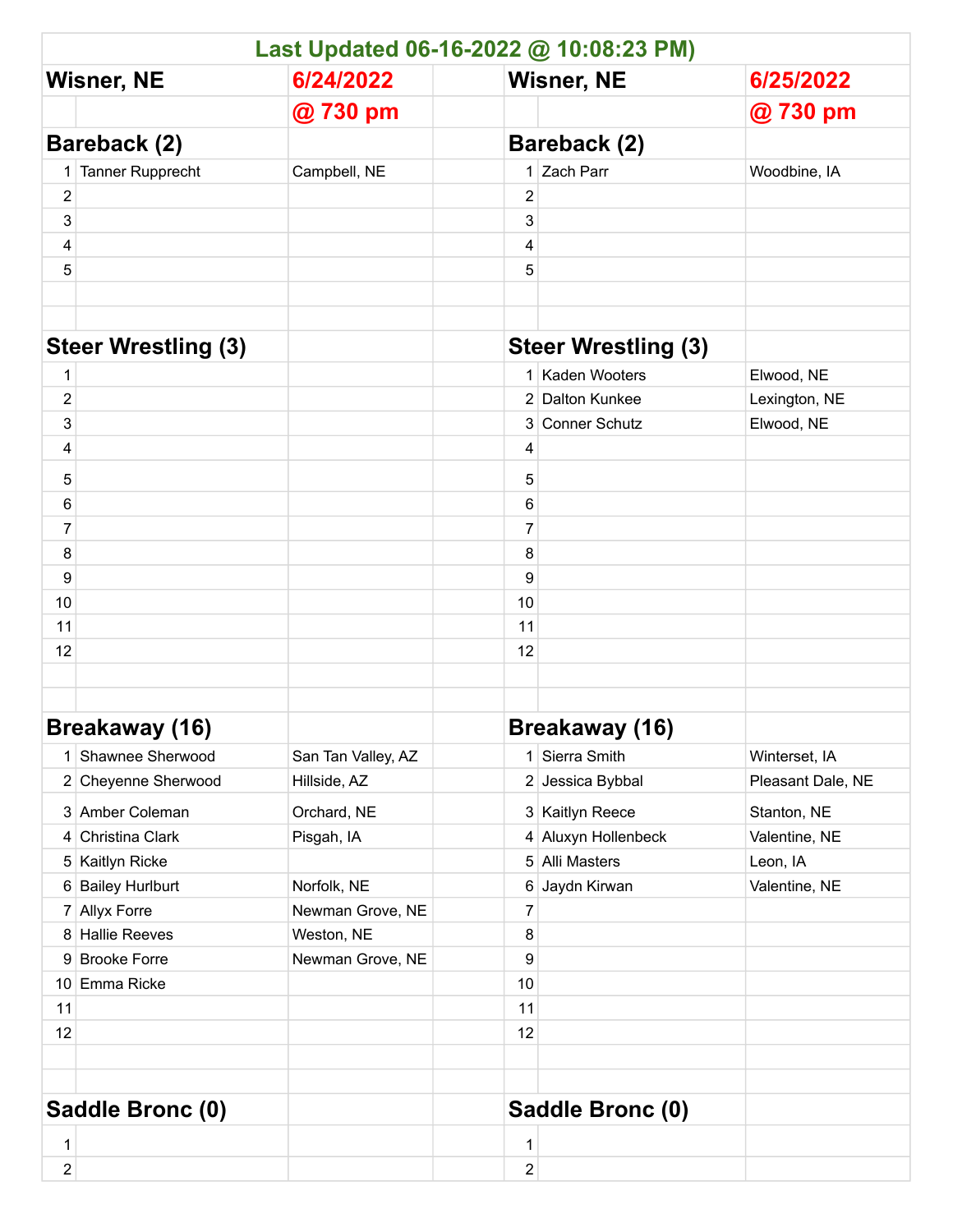| 3  |                                         |                                 | 3  |                                            |                                 |
|----|-----------------------------------------|---------------------------------|----|--------------------------------------------|---------------------------------|
| 4  |                                         |                                 | 4  |                                            |                                 |
| 5  |                                         |                                 | 5  |                                            |                                 |
|    |                                         |                                 |    |                                            |                                 |
|    |                                         |                                 |    |                                            |                                 |
|    | Tie-Down Roping (Open/1; 45TDR/12)      |                                 |    | Tie-Down Roping (Open/1; 45TDR/12)         |                                 |
|    | 1 Rusty Kluender (45)                   | Arcadia, NE                     |    | 1 Joe Kimmel (45)                          | Stoneham, CO                    |
|    | 2 Cale Buss $(45)$                      | Atkinson, NE                    |    | $2$ Carl Martin (45)                       | Omaha, NE                       |
|    | 3 Brent Hurlburt (45)                   | Norfolk, NE                     |    | 3 Don Kocis (45)                           | Essex, IA                       |
|    | 4 Dwight Doffin (45)                    | Wisner, NE                      | 4  | Jay Hollenbeck (45)                        | Valentine, NE                   |
|    | 5 Carl Fordyce (45)                     | Aurora, NE                      | 5  |                                            |                                 |
|    | 6 Terry Graff (Open & 45)               | Long Pine, NE                   | 6  |                                            |                                 |
|    | 7 Kash Paulsen (45)                     | Whiting, IA                     | 7  |                                            |                                 |
| 8  | Tuff Larson (45)                        | O'Neill, NE                     | 8  |                                            |                                 |
| 9  |                                         |                                 | 9  |                                            |                                 |
| 10 |                                         |                                 | 10 |                                            |                                 |
| 11 |                                         |                                 | 11 |                                            |                                 |
| 12 |                                         |                                 | 12 |                                            |                                 |
|    |                                         |                                 |    |                                            |                                 |
|    | 1/8                                     |                                 |    | 0/4                                        |                                 |
|    | Team Roping (24)                        |                                 |    | Team Roping (24)                           |                                 |
|    |                                         |                                 |    |                                            |                                 |
|    | Sherwood, Steve<br>1 Hermelbracht, Troy | Grace, ID<br>Homer, NE          |    | Austin, Kip<br>1 Austin, Cole              | Norfolk, NE<br>Meadow Grove, NE |
|    | Clark, Kellon<br>2 Chambers, Chad       | Pisgah, IA<br>Dunlap, IA        |    | Palmer, Kurtis<br>2 Cole, Josh             | Madison, NE<br>Norfolk, NE      |
|    | Forre, Dusty<br>3 Vogel, Justin         | Newman Grove, NE<br>Norfolk, NE |    | Simonsen, Tate<br>3 Simonsen, Kyle         | Lyons, NE<br>Lyons, NE          |
|    | Andersen, Chance<br>4 Carlson, Cody     | Ashland, NE<br>Ashland, NE      |    | Bird, Bowdy<br>$4$ Bird, Andy              | Wisner, NE<br>Wisner, NE        |
|    | Mlnarik, Trevor<br>5 Carson, Jory       | Lynch, NE<br>Lynch, NE          |    | Hermelbracht, Brian<br>5 Heese, Molly      | Hinton, IA<br>Wisner, NE        |
|    | Freudenburg, Kurt<br>6 Powell, Mike     | Madison, NE<br>Ames, NE         |    | Hermelbracht, Travis<br>6 Hermelbracht, Ty | Bancroft, NE<br>Rosalie, NE     |
|    | Reichmuth, Brent<br>7 Hughes, Allan     | Humphrey, NE<br>Glenwood, IA    |    | Mauch, Jonathan<br>7 Mauch, Marvin         | Wisner, NE<br>Wisner, NE        |
|    | Fleischman, Chris<br>8 Schmidt, Rick    | Herman, NE<br>Blair, NE         |    | Schnoor, Jason<br>8 Barlow, Heath          | Chambers, NE<br>Ewing, NE       |
|    | Snider, Monte<br>9 Schlinger, Clayton   | Bartlett, NE<br>Ericson, NE     |    | Marx, Tucker<br>9 Marx, Cody               | Wisner, NE<br>Wisner, NE        |
|    | Sowers, Paul<br>10 Moore, Wyatt         | Henderson, IA<br>Kennard, NE    |    | Dendinger, Tyler<br>10 Mast, Dave          | Randolph, NE<br>Clearwater, NE  |
|    | Wagner, Jeremy<br>11 Knievel, Brett     | Ewing, NE<br>Ewing, NE          |    | Kunkee, Dalton<br>11 Kirkpatrick, Troy     | Lexington, NE<br>Broken Bow, NE |
|    | Reeves, Mitch<br>12 Reeves, Ryan        | Weston, NE<br>Weston, NE        | 12 |                                            |                                 |
|    | Reeves, Greg<br>13 Reeves, Hallie       | Weston, NE<br>Weston, NE        |    |                                            |                                 |
|    |                                         |                                 |    |                                            |                                 |
|    | <b>Barrel Racing (15)</b>               |                                 |    | <b>Barrel Racing (15)</b>                  |                                 |
|    | 1 Korrina Hughes                        | Glenwood, IA                    |    | 1 Brooklyn Behmer                          | Hoskins, NE                     |